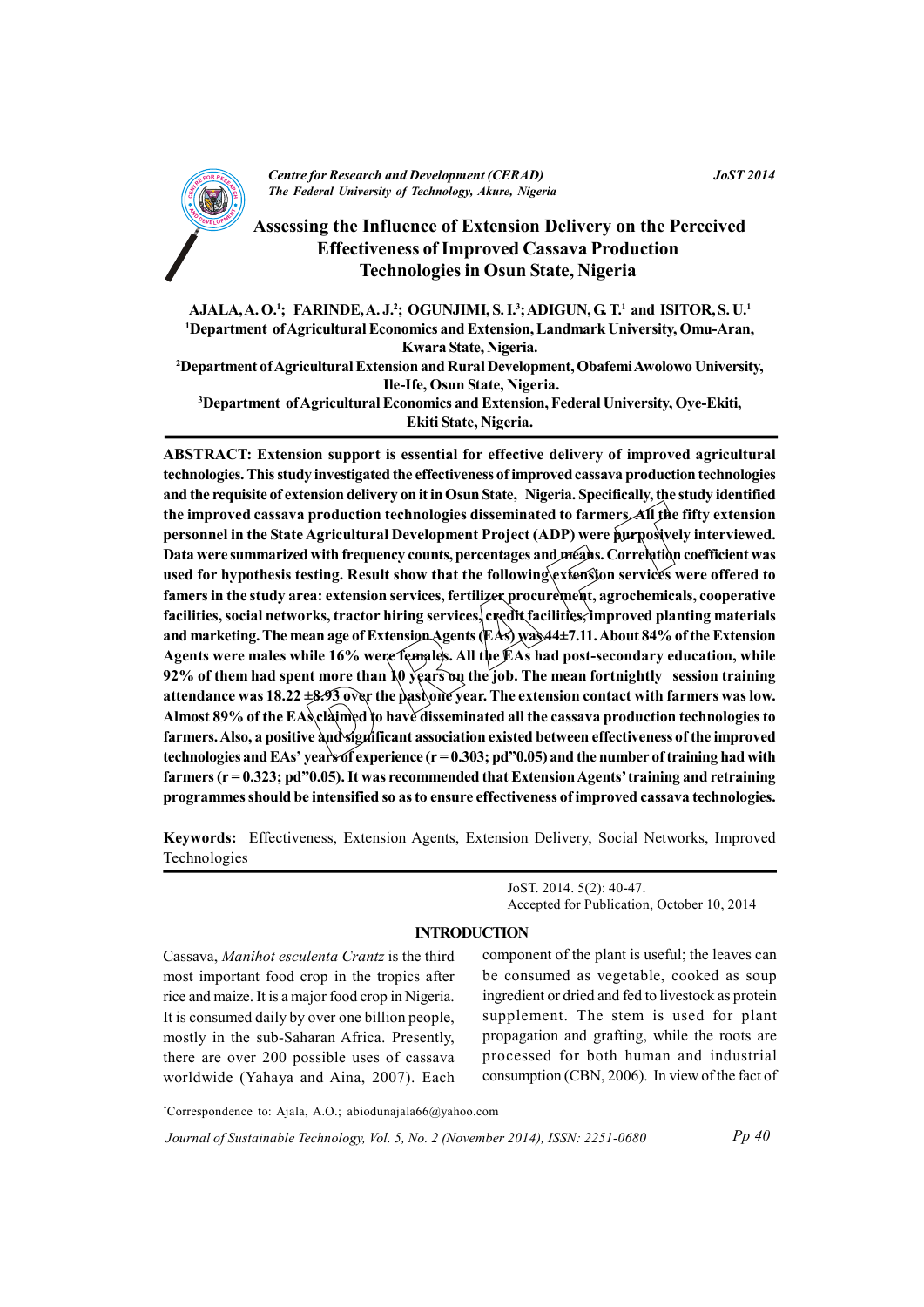its usefulness in combating hunger and ensuring food security in the nation, research has been concentrated on improving cassava for increased productivity per hectare of land.

As a result of this, a number of research institutes have made concerted efforts towards the development of new varieties of cassava. There are two main species of cassava, viz: sweet cassava, Manihot palmata and bitter cassava, Manihot utilissima. The goal of the researcher is the expansion of its usage. As a result of this, the International Institute of Tropical Agriculture has played a leading role in the development of improved varieties that are superior to the old and resistant to diseases such as Cassava Bacterial Blight(CBB) and African Cassava Mosaic Virus(ACMV). The improved varieties, TMS30572, TMS30555 and TMS(4)21425 have been developed. These varieties are also superior to the old varieties in terms of tuberization (International Institute of Tropical Agriculture, 1992).

In recent times, as a result of continuous improvement through breeding, improved varieties, NR8082 and NR8033 have also been developed. The development of research without a veritable and dynamic extension service will render all research efforts a futile attempt. The role of extension in disseminating improved technologies to farmers cannot be overemphasized. Extension plays a great role in improving agricultural development through the dissemination of the result of research to farmers. To carry out extension, a number of institutional and government and non-governmental agencies have been established to ensure that farmers get to know and adopt the improved agricultural technologies that are relevant to their needs and situations. These agencies such as the Agricultural Development Project (ADP), have disseminated improved production technologies to farmers with the aim of getting them to adopt the technologies thereby effecting a positive change in their standard of living.

This is done by facilitating the education of the farmers to improve their skill, knowledge and attitude as related to agricultural development. Extension also transmits the result of research institutes to farmers and carries the problem of the farmers to researchers for solution.

However, agricultural extension in Nigeria is faced with a lot of problems which, according to Rogers (1996), involves poor training of agricultural extension staff which has been identified as part of the reasons for the problem of the relative ineffectiveness of much of extension in the field. This problem of poor training, according to Crowders et al. (1999). applies not only to extension staff, but also to agricultural professionals in general. Unfortunately, the training of human resources in agriculture is often not a high priority in the development plans of developing countries. As a result, curricula and teaching programmes are not particularly relevant to the production heeds and employment demands of the agricultural sector (Crowders et al. 1999) On the other hand, the problem of illiteracy of the farmers, which engenders poor level of understanding of the innovations being communicated to them, poor funding and poor motivation also constitute problems to extension. In the same vein, most of the farmers themselves are so conservative and risk aversive that they are poorly receptive to accepting new ideas being communicated to them. To worsen the situation is the issue of financial poverty which according to Umebadi (2000), hinders their capability to procure the farm inputs.

Effectiveness is the measure of the extent to which improved technologies has produced the expected results or met the objectives for disseminating them (Ajala, 2011). The main objective of the study therefore was to evaluate the influence of extension on the effectiveness of improved cassava production technologies in Osun State. Specifically, the study examined the demographic characteristics of Extension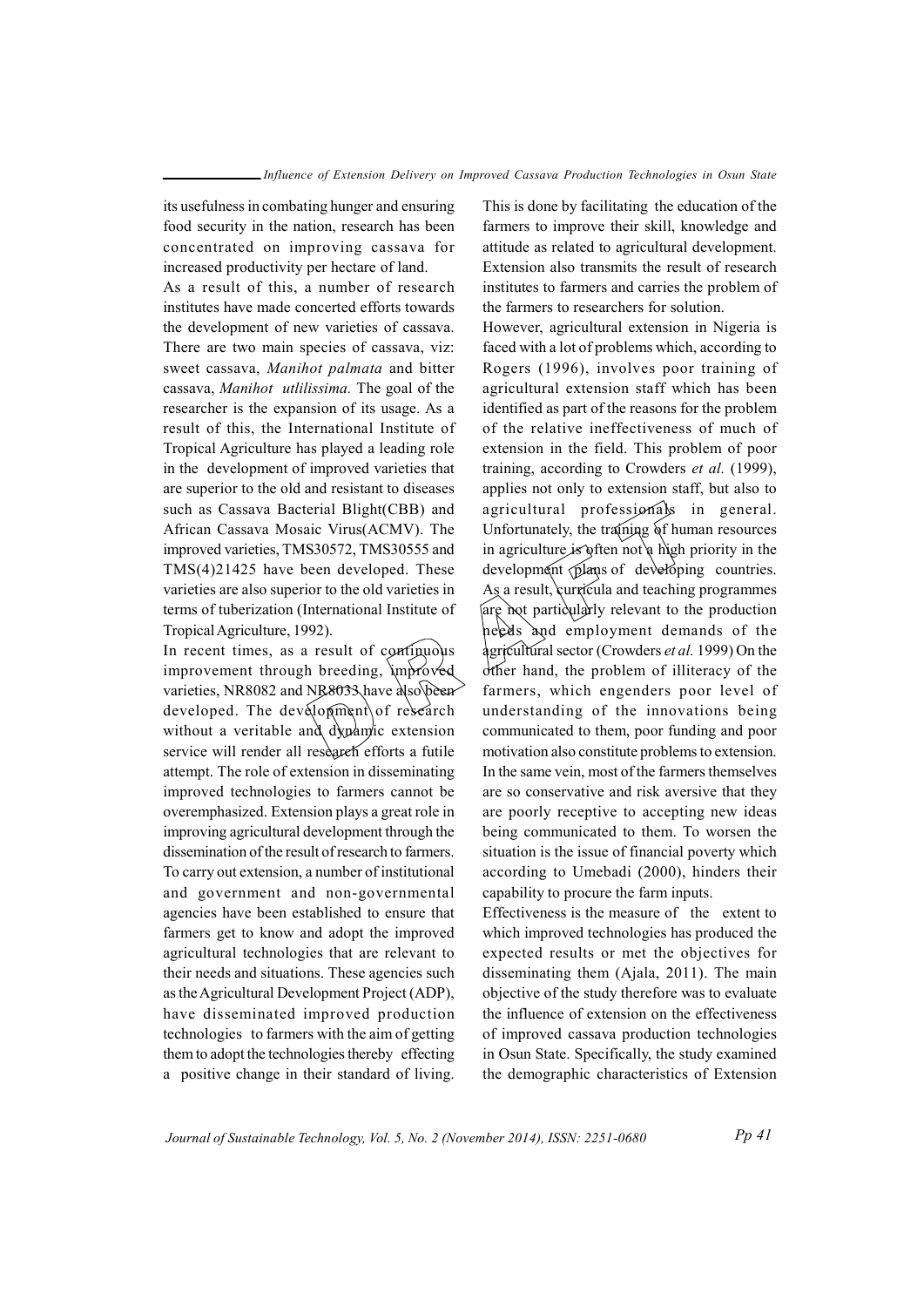Agents in the study area; assessed the influence of extension service delivery on effectiveness of improved cassava production technologies and established the relationship between the

characteristics of extension agents and the perceived effectiveness of the improved cassava technologies.

### **MATERIALS AND METHODS**

All the available extension personnel in the State ADP were purposively interviewed with a structured interview schedule. This includes the Village Extension Agents, (VEAs) Subject Matter Specialists (SMSs), Zonal Extension Officers (ZEOs) and Block Extension Officers (BEOs). All of them totaling fifty were interviewed. This is because all the extension workers mentioned. irrespective of their statuses, were involved in disseminating cassava production technologies to farmers. Data were summarized with frequency counts, percentages, means and correlation coefficients.

#### **Measurement of variables**

Effectiveness, which is the dependent variable, was measured following Mgbada (2006). Farmers were given a 23 item statements

## **Extension Agents' characteristics**

Data in Table 1 show that majority (74%) of the Extension Agents are between the ages of 40-53. The mean age was 44.5 with 7.11 standard deviation. These are matured, relatively young and energetic workforce who should be able to persuade farmers to adopt improved farm technologies and who can still contribute many years of active service to agricultural development through extension service. According to Jibowo and Sotomi (1995), people in this age category are always full of aspirations. energetic and are highly ambitious. This finding also agrees with the report of Olajide - Taiwo and Akinsorotan (2006) that majority of extension workers in the Southwestern Nigeria were between the age range of 36 and 45 years. This is contrary to the findings of Oladele (1995),

structured based on the objectives of the improved cassava production technologies and measured on a 5-point Likert scale, thus: very effective (5 points), effective (4 points), fairly effective (3 points), rarely effective (2 points). and not effective (1 point). Effectiveness index was the sum of the scores on all the 23 statements per farmer. The maximum score was 115 while the minimum was 23. The mean score were used to determine the extent of effectiveness. The characteristics of the extension agents, such as age, sex, level of education, years of job experience, the number of trainings had with farmers, number of forthightly trainings had with farmers, and the number of in-service trainings attended were measured with the actual figures provided by the respondents.

## RESULTS AND DISCUSSION

who stated that a few of the Extension Agents in south-western Nigeria were old. Majority (84%) of the Extension Agents were males, while 16% were females. This could be because many people regard agriculture as a job for the males. This conforms to previous reports which showed more males involvement in extension activities than females (Olawoye, 2002; World Bank, 1980). All (100%) the EAs had post-secondary education. This implies that of they were well educated and supposedly knowledgeable and well informed about their job. The level of education should enhance the job performance of the extension workers and hence should enhance effectiveness of the improved cassava technologies. Majority (92 $\%$ ) of the Extension Agents had spent more than 10 years and above on the job. This showed that majority of them

Journal of Sustainable Technology, Vol. 5, No. 2 (November 2014), ISSN: 2251-0680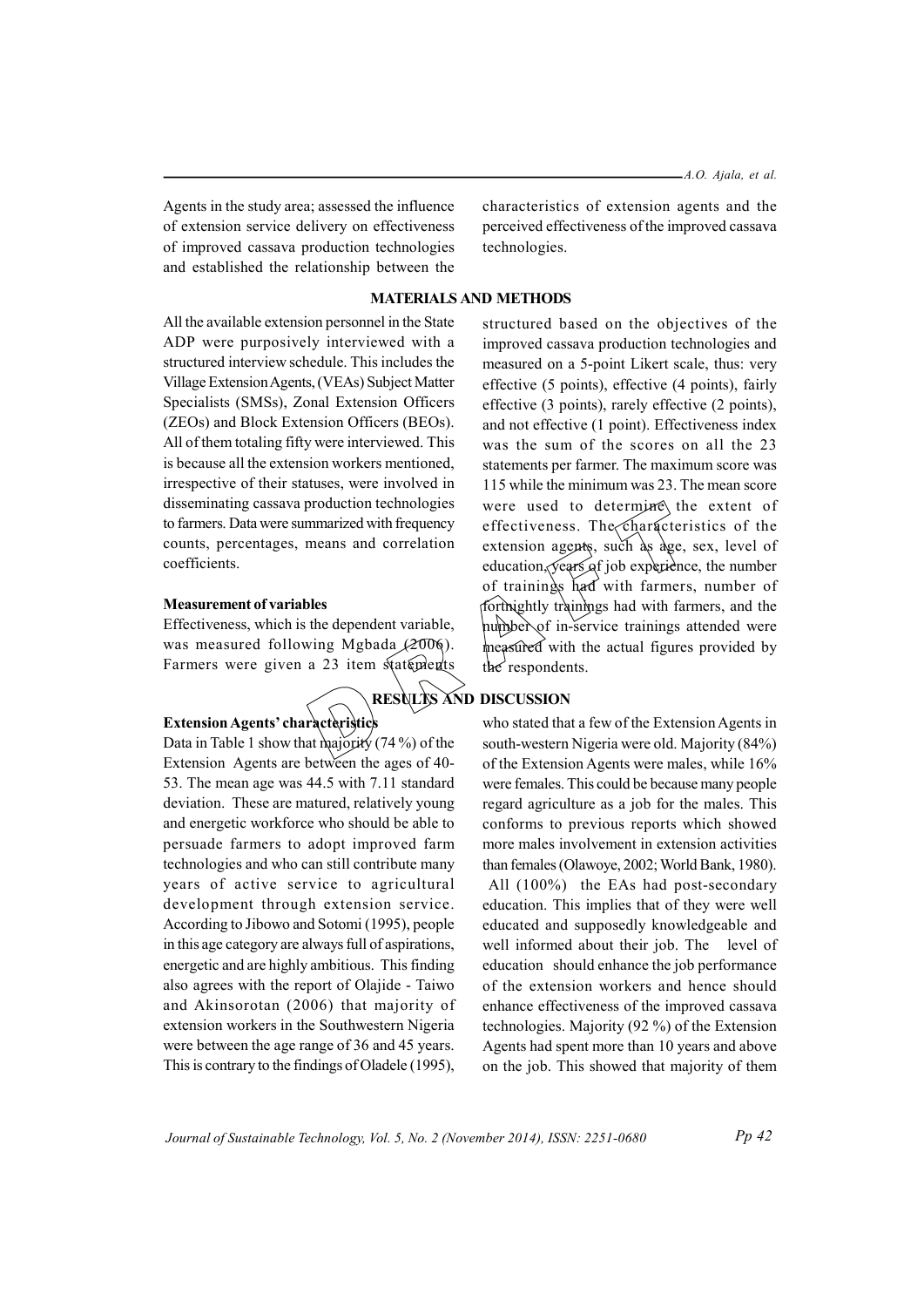| 11–JV                            |                  |               |       |      |
|----------------------------------|------------------|---------------|-------|------|
| <b>Characteristics</b>           | <b>Frequency</b> | $\frac{0}{0}$ | Mean  | Std  |
| Age (years)                      |                  |               |       |      |
| $36 - 46$                        | 7                | 14            |       |      |
| $40 - 46$                        | 26               | 52            | 44.5  | 7.11 |
| $47 - 53$                        | 11               | 22            |       |      |
| $54 - 60$                        | 6                | 12            |       |      |
| Gender                           |                  |               |       |      |
| Male                             | 42               | 84            |       |      |
| Female                           | 8                | 16            |       |      |
| <b>Years of formal schooling</b> |                  |               |       |      |
| $12 - 14$                        | 4                | 8             |       |      |
| $15 - 17$                        | 40               | 80            | 15.7  | 3.15 |
| 17 and above                     | 6                | 12            |       |      |
| <b>Years of job experience</b>   |                  |               |       |      |
| $10 - 20$                        | 18               |               |       |      |
| $21 - 30$                        | 28               |               | 14.89 | 1.09 |
| 30-above                         | 4                | 8             |       |      |
| Forthnightly training attended   |                  |               |       |      |
| <11                              | Ì2               | 24            |       |      |
| $11 - 20$                        |                  | 74            | 18.22 | 8.93 |
| 21-above                         |                  | 2             |       |      |
| Source: Field survey 2011        |                  |               |       |      |

Table 1: Distribution of Extension Agents according to their demographic characteristics  $\overline{z}$ 

Source: Field survey  $2011$ 

were experienced hands that should be able to bring their experiences to bear in influencing cassava farmers to adopt improved technologies.

This analysis revealed a high level of fortnightly training session attendance with a mean of 18.22. while the mean extension contact was 9.5. This is significantly high enough both to expose the farmers to the need for the adoption of the improved technologies and also to persuade them to actually adopt them, hence enhancing the effectiveness of improved technologies.

Results in Table 2 show that majority (74%) of the extension agents had between 1 and 5 trainings with farmers in the past one year. The number of trainings had with farmers was not high enough to motivate and promote mass

adoption of disseminated improved cassava technologies by farmers so as to enhance their effectiveness. The mean extension contact was 41 with standard deviation of 6.9. The mean number of in-service trainings attended was 36.68. This may not be significantly high enough to empower them to effectively train the farmers on the improved farm technologies with a view to enhancing the effectiveness of the technologies. This finding was corroborated by Oladele (1999); Ogungbaigbe and Adekunle (2001) who were of the opinion that there was still need for frequent in-service training in order to upgrade the Extension Agents' knowledge and skills for effective performance especially in the interpretation and comprehension of research results.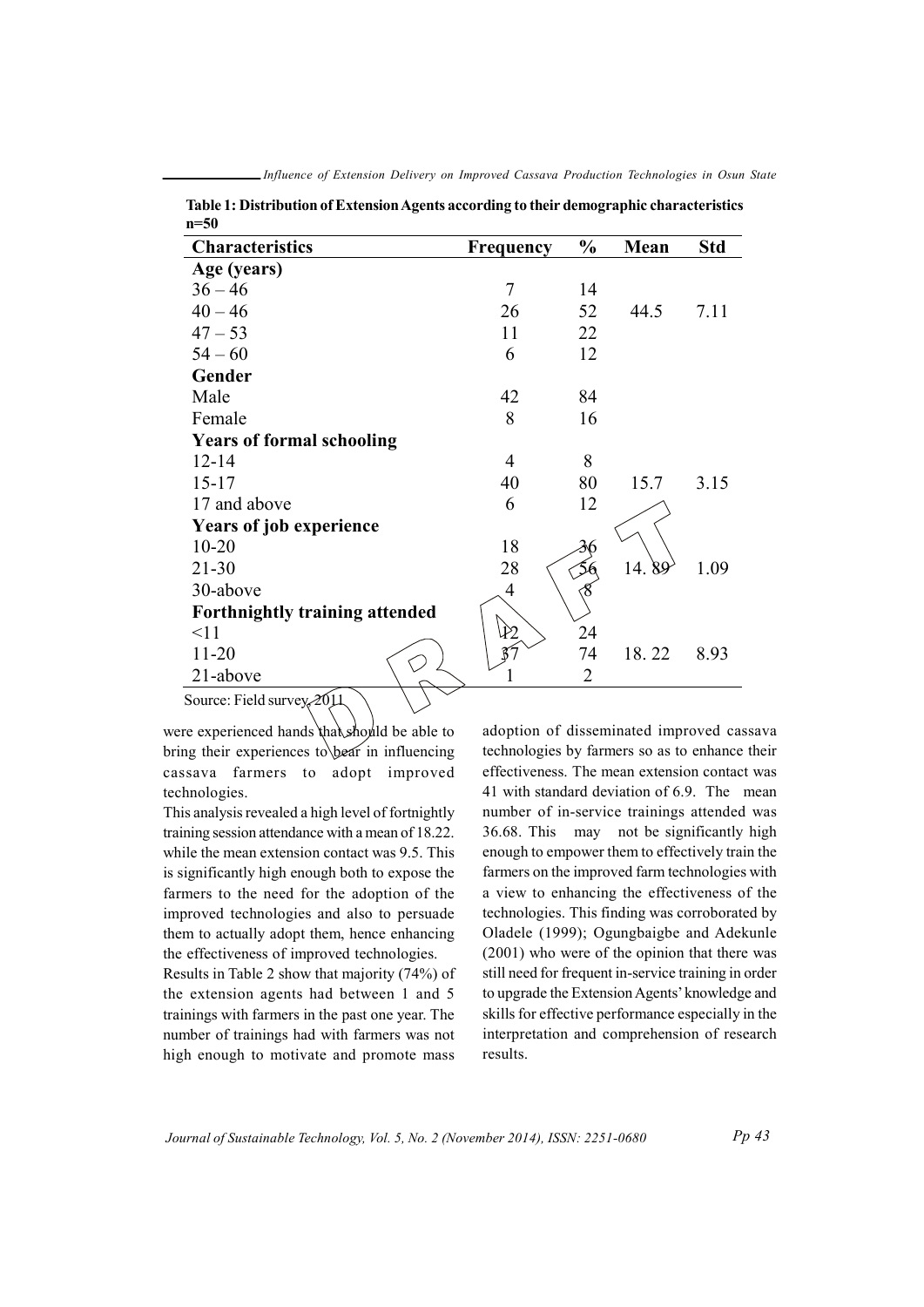### **Effectiveness of extension services**

As shown in Table 3, the result of the rank order of effectiveness of each of the extension agencies services showed that tractor hiring services ranked first with weighted mean score of 3.02 while fertilizer procurement ranked second with mean score of 2.52 followed by the agrochemical services with mean score of 2.34. This analysis shows that tractor hiring service

is the most effective service rendered by the extension agency followed by fertilizer procurement and agrochemical. The case of tractor hiring may be as a result of the topography of the study area which is favourably disposed to tractorization while the reason for the high effectiveness of the three services may be due to the fact that farmers have to pay for them

Table 2: Distribution of Extension Agents according to extension contact, number of training had with farmers and number of in-service trainings  $(n = 50)$ 

| <b>Variables</b>              | <b>Frequency</b> | Percentage Mean Std |  |  |  |
|-------------------------------|------------------|---------------------|--|--|--|
| <b>Extension contact</b>      |                  |                     |  |  |  |
| $20 - 30$                     | 3                | 41.04<br>6.9<br>6   |  |  |  |
| $31 - 40$                     | 20               | 40                  |  |  |  |
| $41 - 50$                     | 22               | 44                  |  |  |  |
| Above 51                      | 5                | 10                  |  |  |  |
| Number of trainings had with  |                  |                     |  |  |  |
| farmers                       |                  |                     |  |  |  |
| $1 - 5$                       | 13               | 11.28<br>6.27<br>26 |  |  |  |
| $6 - 10$                      | 15               | 30                  |  |  |  |
| $11 - 15$                     | 9                | 18                  |  |  |  |
| Above 16                      | 13               | 26                  |  |  |  |
| Number of in-service training |                  |                     |  |  |  |
| attended                      |                  |                     |  |  |  |
| $1 - 20$                      | $\overline{2}$   | 36.68<br>9.5<br>4   |  |  |  |
| $21 - 40$                     | 25               | 50                  |  |  |  |
| $41 - 60$                     | 23               | 46                  |  |  |  |

Source: Field survey, 2011

Table 3: Rank-order of the perceived effectiveness of the services provided by the extension agency

|    | <b>Services</b>                   | Weighted Mean |  |  |
|----|-----------------------------------|---------------|--|--|
|    |                                   | Score (WMS)   |  |  |
| 1. | Tractor hiring services           | 3.02          |  |  |
| 2. | Fertilizer procurement            | 2.52          |  |  |
| 3. | Agrochemicals                     | 2.34          |  |  |
| 4. | <b>Improved planting Material</b> | 1.56          |  |  |
| 5. | Extension/Advisory services       | 1.48          |  |  |
| 6. | Credit facilities                 | 1.46          |  |  |
| 7. | Cooperative facilities            | 1.39          |  |  |
| 8. | Social network                    | 1.37          |  |  |
| 9. | Marketing facilities              | 1.36          |  |  |

Source: Field survey, 2011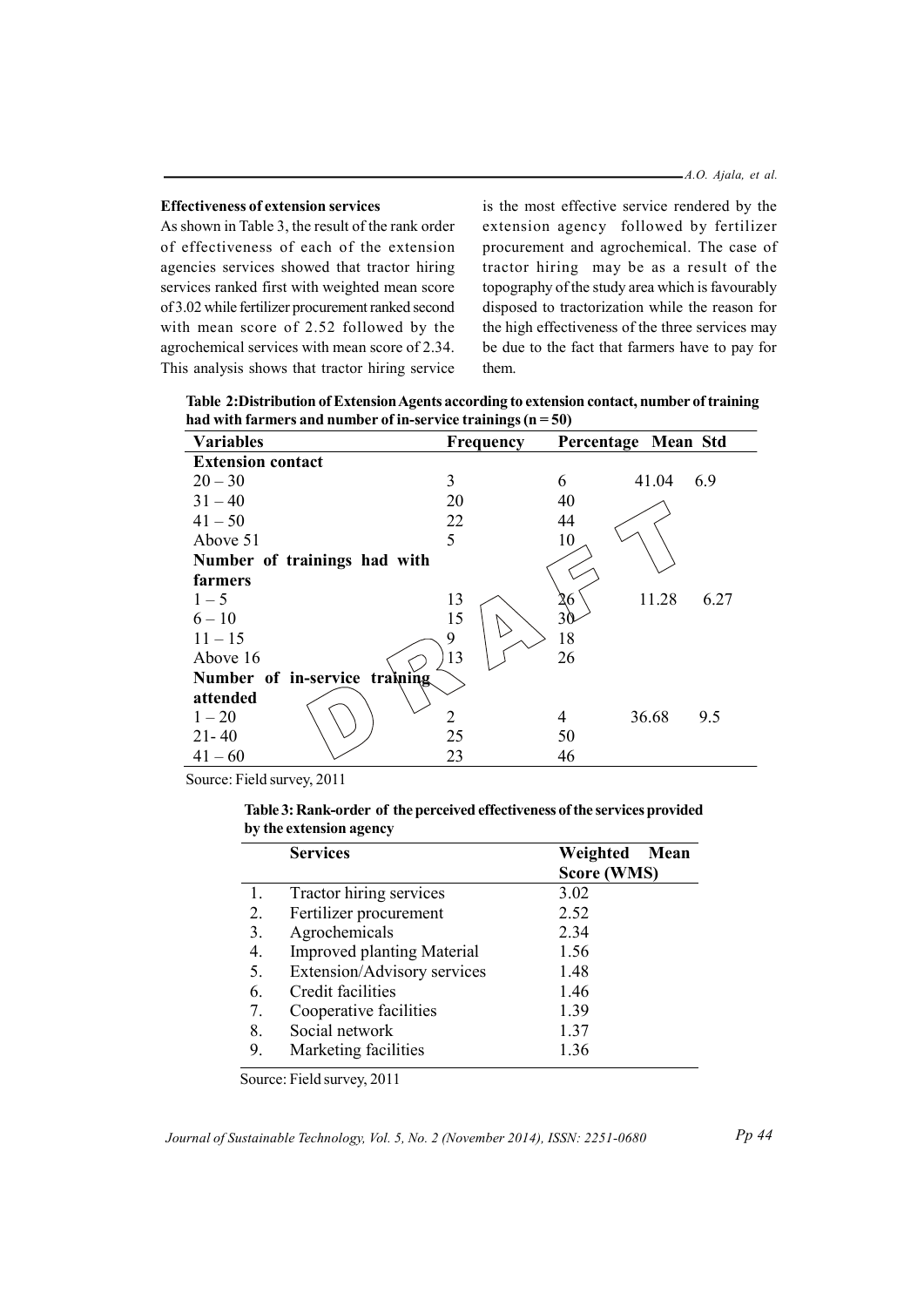#### **Hypothesis testing**

The results in Table 4 show positive and significant relationships between effectiveness of improved cassava production technologies and years of experience  $(r = 0.303)$  farmers training  $(r = 0.323)$  at 0.05 level of significance. The coefficient of determination  $(r^2)$  showing 9.1% variation in effectiveness was attributed to years of experience of Extension Agents. while 10.4% variation in effectiveness was attributed to farmers training. This finding is in

agreement with Farinde et al., (1996), that factors related to the personality development of the extension personnel were found more influential to the effectiveness of the Training and Visit extension system. Also, farmers' training was found to be significantly related to the level of effectiveness of improved technologies. This finding agrees with Jibowo (2000), who identified leadership attributes of extension personnel as essential for the success of any agricultural programme.

| Table 4: Correlation analysis showing the linear relationship between perceived effectiveness of |
|--------------------------------------------------------------------------------------------------|
| improved technologies and the selected characteristics of extension agents                       |

| <b>Variables</b>    | <b>Pearson</b><br>correlation<br>coefficient r | Coefficient<br>оf<br>determination $r^2$ | Percentage<br>contribution<br>$\frac{0}{0}$ | <b>Decision</b> |
|---------------------|------------------------------------------------|------------------------------------------|---------------------------------------------|-----------------|
| Age                 | 0.172                                          | 0.029584                                 | 29                                          | <b>NS</b>       |
| Years of schooling  | 0.190                                          | 0.0361                                   | 3.6                                         | <b>NS</b>       |
| Years of experience | $0.303*$                                       | 0.091809                                 |                                             | S               |
| Farmers' contact    | $-0.234$                                       | 0.054756                                 | 5.4                                         | <b>NS</b>       |
| Farmers' training   | $0.323*$                                       | 0.104339                                 | 10.4                                        | S               |
| Attitude to farmers | $-0.164$                                       | 0.026896                                 | 2.68                                        | <b>NS</b>       |

Source: Field Survey, 2011 \*Significant at 0.05 level of significance

### **CONCLUSION AND RECOMMENDATIONS**

From the findings of this study, it could be concluded that there are more male extension agents than females in the study area. Moreover, majority of the Extension Agents have disseminated all the improved cassava technologies to farmers in the State. Also, the following extension services were offered to farmers in the study area: extension/advisory services, fertilizer procurement, agrochemicals, cooperative facilities, social networks, tractor hiring services, credit facilities, improved planting materials and marketing. The following characteristics of extension agents had positive and significant relationship with effectiveness

of improved cassava technologies: years of experience and farmers training. Based on the findings of the study, the following recommendations were made:

- $\mathbf{1}$ Efforts should be intensified at providing and training more extension agents particularly females to ensure effective dissemination of improved practices.
- $2.$ There is the need for follow-up of the farmers on the part of extension so as to sharpen their acquired skills on the improved technologies.
- There is the need for close monitoring of  $\overline{3}$ . extension staff for better performance